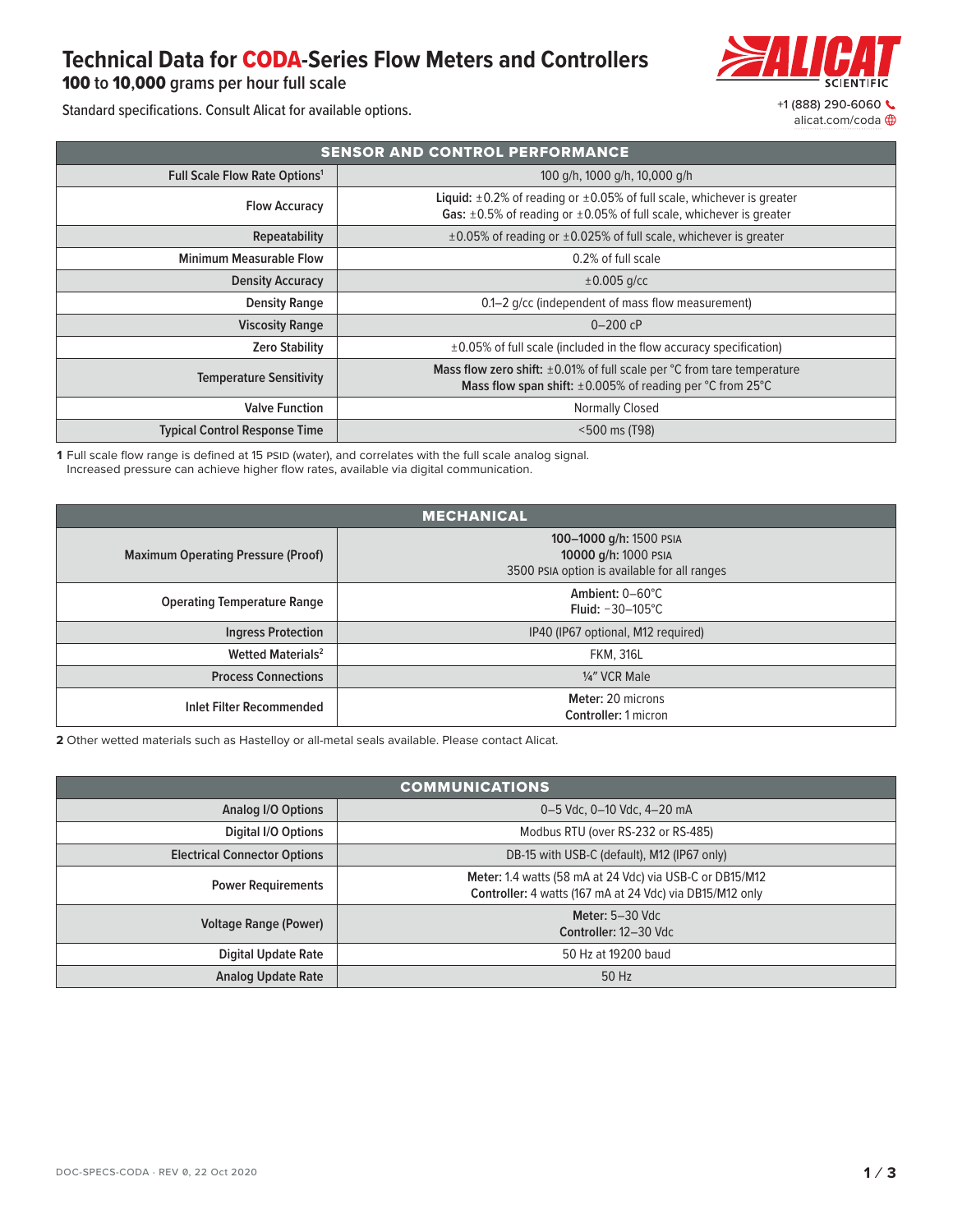**Technical Data for** CODA**-Series Flow Meters and Controllers**

100 **to** 10**,**000 **grams per hour full scale**

[alicat.com/coda](https://www.alicat.com/coda)

Standard specifications. Consult Alicat for available options. <br>
Alicat consult Alicat for available options.



| <b>DIMENSIONS</b> |               |           |            |          |            |            |          |          | <b>WEIGHT</b> |                  |
|-------------------|---------------|-----------|------------|----------|------------|------------|----------|----------|---------------|------------------|
| <b>Type</b>       | <b>Height</b> | Width     | Depth      |          |            |            |          |          | G             |                  |
| <b>Meter</b>      | 4.240 in      | 3.937 in  | $1.122$ in | 0.472 in | $0.561$ in | $0.207$ in | 0.915 in | 1.024 in | 1.732 in      | $\approx$ 1.5 lb |
|                   | 107.70 mm     | 100.00 mm | 28.50 mm   | 11.99 mm | 14.25 mm   | 5.26 mm    | 23.24 mm | 26.01 mm | 43.99 mm      | $\approx$ 0.7 kg |